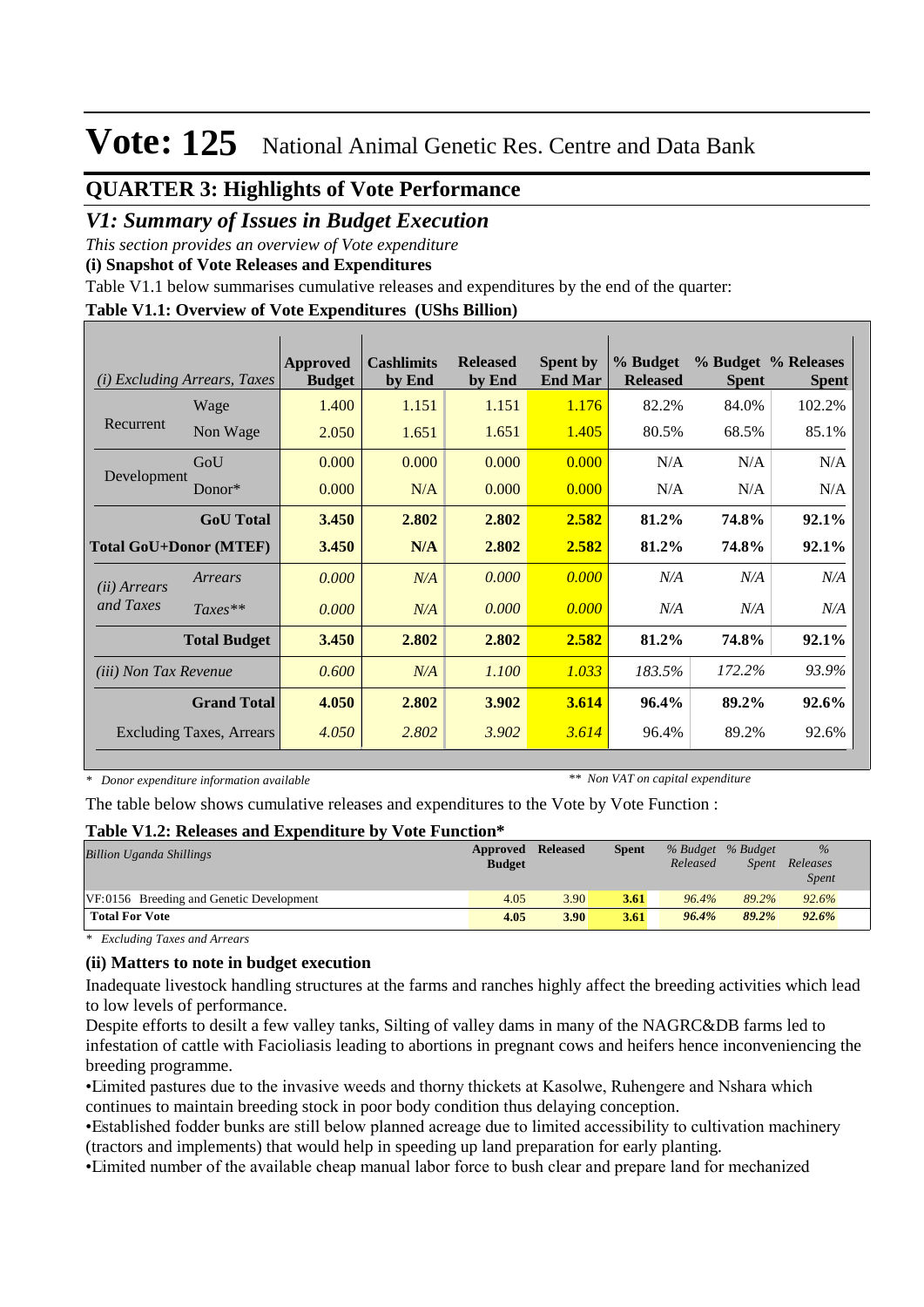## **QUARTER 3: Highlights of Vote Performance**

ploughing, harrowing and planting. Time spent in removing Stumps from opened up/bush cleared areas is too long that it stalls mechanized preparation of land for planting, the need for necessary machinery.

• Unavailability of enough vehicles to go to the field on time. Many of our functioning vehicles are beyond 7 years old and therefore they are quite inefficient and ideally should be boarded off.

• A number of the institution's farms/ranches are not connected to the national power grid which affects timely reporting on performance and decision making.

• Use of a manual machine for packing of semen into the straws is quite laborious and in-efficient; it affects quality of field straws.

•Inadequate liquid nitrogen could not allow for the quarter's targeted semen processing and storage.

#### **Table V1.3: High Unspent Balances and Over-Expenditure in the Domestic Budget (Ushs Bn)**

| (i) Major unpsent balances                                  |  |
|-------------------------------------------------------------|--|
|                                                             |  |
| (ii) Expenditures in excess of the original approved budget |  |
|                                                             |  |
| $\  * \text{ Excluding Taxes}$ and Arrears                  |  |
| $-1$                                                        |  |

## *V2: Performance Highlights*

*This section provides highlights of output performance, focusing on key outputs and actions impelemented to improve section performance.*

### **Table V2.1: Key Vote Output Indicators and Expenditures\***

| Vote, Vote Function<br><b>Key Output</b>                                                 | <b>Approved Budget and</b><br><b>Planned outputs</b>                                                                                                                                                                                                                                                                             | <b>Cumulative Expenditure</b><br>and Performance                                                                                                                                                                                                                                                                                                                                                                                                                               | <b>Status and Reasons for</b><br>any Variation from Plans                                                                                                                                                                                                                                                                                                                                                                |
|------------------------------------------------------------------------------------------|----------------------------------------------------------------------------------------------------------------------------------------------------------------------------------------------------------------------------------------------------------------------------------------------------------------------------------|--------------------------------------------------------------------------------------------------------------------------------------------------------------------------------------------------------------------------------------------------------------------------------------------------------------------------------------------------------------------------------------------------------------------------------------------------------------------------------|--------------------------------------------------------------------------------------------------------------------------------------------------------------------------------------------------------------------------------------------------------------------------------------------------------------------------------------------------------------------------------------------------------------------------|
| Vote Function: 0156 Breeding and Genetic Development                                     |                                                                                                                                                                                                                                                                                                                                  |                                                                                                                                                                                                                                                                                                                                                                                                                                                                                |                                                                                                                                                                                                                                                                                                                                                                                                                          |
| <b>Output: 015609</b>                                                                    | Multiplication of pure Dairy animals & appropriate crosses                                                                                                                                                                                                                                                                       |                                                                                                                                                                                                                                                                                                                                                                                                                                                                                |                                                                                                                                                                                                                                                                                                                                                                                                                          |
|                                                                                          | Description of Performance: Development, multiplication<br>and utilization of livestock<br>genetic resources for example<br>Multiplication of various cattle<br>breeds (Dairy and beef),<br>breeding and multiplication Pig<br>germplasm, breeding and<br>multiplication of goats,<br>Breeding and multiplication of<br>chicken. | A total of ninety four thousand,<br>four hundred and twenty seven<br>(94,427) improved animal<br>genetic resources produced that<br>is: 189 Dairy crosses<br>87 Pure dairy<br>239 Beef crosses<br>585 Conservation of local<br>breeds.<br>148884 Kuroiler chicks<br>542 Kids born<br>One hundred and forty one<br>(141) piglets of Camborough<br>breed were born.<br>Atotal of 19410 Doses semen<br>Produced and imported at<br>NAGRC&DB Bull stud and<br>extended to farmers. | There was under performance in<br>production of semen mainly due<br>to the poor semen packing<br>machine which should ideally<br>be condemned or replaced with<br>a modern automatic machine.<br>There was under performance in<br>production of poultry genetic<br>resources due to the delayed<br>restocking of the kuroiler parent<br>stock line. Several repeats in<br>animals led to low numbers of<br>calves born. |
| Performance Indicators:                                                                  |                                                                                                                                                                                                                                                                                                                                  |                                                                                                                                                                                                                                                                                                                                                                                                                                                                                |                                                                                                                                                                                                                                                                                                                                                                                                                          |
| Quantity of improved breeds<br>produced (cattle, goats, pigs,<br>chicken)                | 843,250                                                                                                                                                                                                                                                                                                                          | 31147                                                                                                                                                                                                                                                                                                                                                                                                                                                                          |                                                                                                                                                                                                                                                                                                                                                                                                                          |
| Number of technicians<br>trained in assisted<br>reproductive techniques (AI,<br>ET, NPD) | 50                                                                                                                                                                                                                                                                                                                               | $\mathbf{0}$                                                                                                                                                                                                                                                                                                                                                                                                                                                                   |                                                                                                                                                                                                                                                                                                                                                                                                                          |
| Number of farmers<br>sensitized in assisted                                              | 1.600                                                                                                                                                                                                                                                                                                                            | 746                                                                                                                                                                                                                                                                                                                                                                                                                                                                            |                                                                                                                                                                                                                                                                                                                                                                                                                          |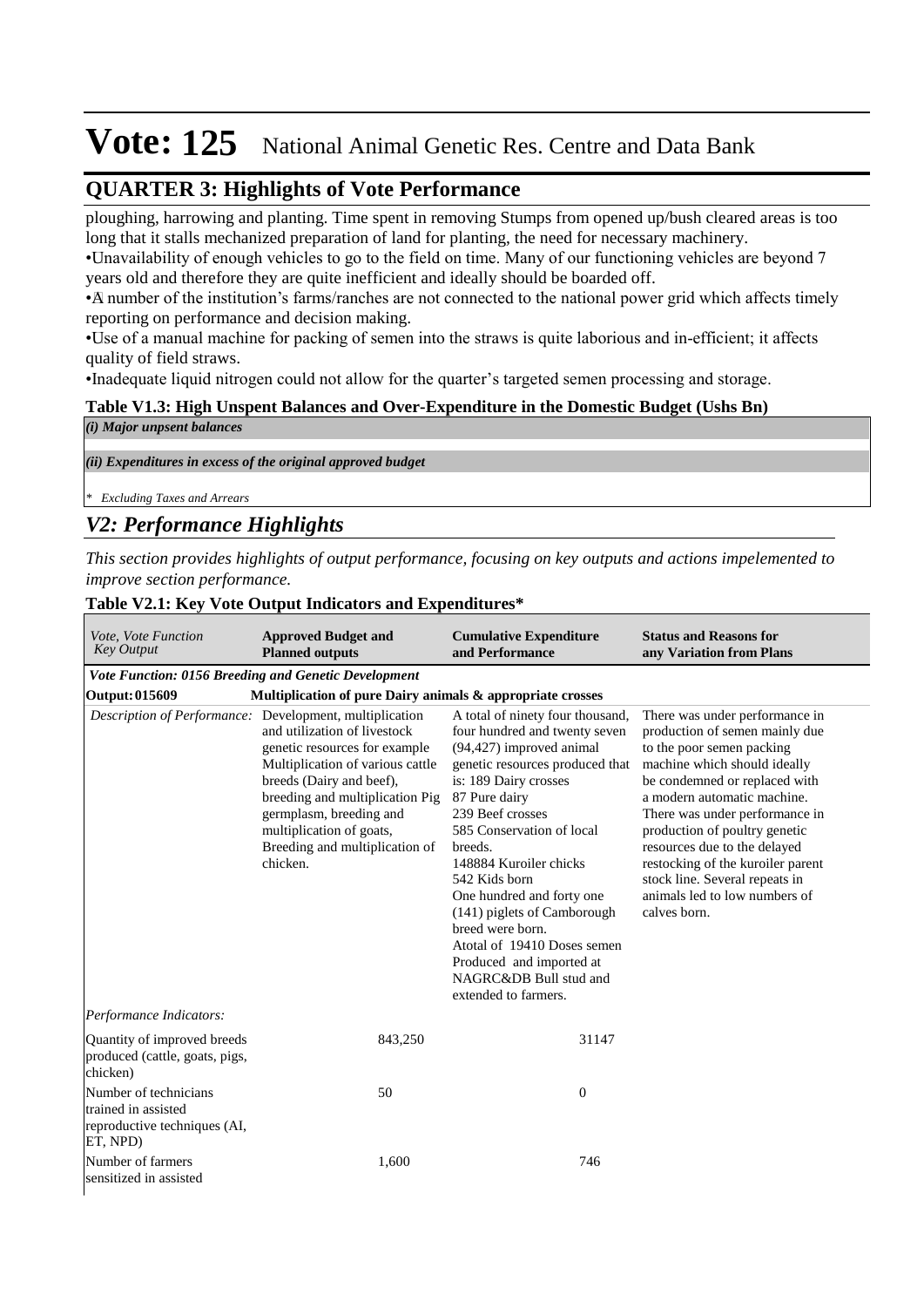| <i>Vote, Vote Function</i><br><b>Key Output</b> | <b>Approved Budget and</b><br><b>Planned outputs</b> |        | <b>Cumulative Expenditure</b><br>and Performance |       | <b>Status and Reasons for</b><br>any Variation from Plans |       |
|-------------------------------------------------|------------------------------------------------------|--------|--------------------------------------------------|-------|-----------------------------------------------------------|-------|
| reproductive techniques (AI,<br>ET. NPD)        |                                                      |        |                                                  |       |                                                           |       |
| No. of AI Satellite centres<br>established      |                                                      | 4      |                                                  | 4     |                                                           |       |
| Litres of liquid nitrogen<br>produced           |                                                      | 43,200 |                                                  | 6824  |                                                           |       |
| Doses of semen produced<br>and sold to farmers  |                                                      | 76,200 |                                                  | 22909 |                                                           |       |
| <b>Output Cost:</b>                             | UShs Bn:                                             | 0.800  | UShs Bn:                                         | 0.259 | % Budget Spent:                                           | 32.4% |
| <b>Vote Function Cost</b>                       | $UShs$ $Bn$ :                                        |        | $4.050$ UShs Bn:                                 |       | 3.614 % Budget Spent:                                     | 89.2% |
| <b>Cost of Vote Services:</b>                   | UShs $B_n$ :                                         |        | 4.050 <i>UShs Bn</i> :                           |       | <b>3.614</b> % Budget Spent:                              | 89.2% |

## **QUARTER 3: Highlights of Vote Performance**

*\* Excluding Taxes and Arrears*

Based on the performance highlights in the third quarter, the Accounting Officer would like to emphasize the following in order to improve vote performance;

•1). Further training of staff to strengthen their skills in use of the IFMS and output Budgeting tool for improved handling of; financial, procurement, and reporting issues is necessary.

•2). Allocation of more funding to enable implementation of un-funded priorities, e.g. Repair and maintenance of farm vehicles, maintenance of dilapidated farm infrastructure, bush clearing, procurement of state of the art semen processing machines, recruitment of more technical staff, etc.

3).Accessing/installation of the necessary hardware and software used in operating the IFMS locally at the station is very important to enable timely handling of both the financial transactions and generation of reports. 4) Having accomplished the first phase of restocked Aswa ranch with 1000 breeding animals, the institution

faces a challenge of shortfall on the wage bill in post since extra staffs were recruited and the same year Ministry of finance was informed in advance but we never received any response. The funds that were committed to fly in the breeding bulls for Aswa ranch from South Africa are inadequate.

5) There are inadequate AI breeding bulls a factor which calls for renovation and restocking of the bull stud at Entebbe.

6) Inadequate delivery trucks, the institution has only one delivery truck which is above ten years old so there is an urgent need to buy delivery trucks if the institution is to perform better.

Inadequate power supply to the Liquid Nitrogen plant. There is an urgent need to purchase a new transformer worth UGX100million as per assessment which can handle the 500KVA power requirement of the new plant and such activity is Capital which cannot be handled under recurrent. The existing transformer supply's only 315 KVA for other users and the plant hence running only one cryo for production of Liquid Nitrogen below it capacity.

7) Semen production was affected by the poor and old semen packing machine so this calls for the purchase of a new automatic semen packing and freezing machine in order to improve on the performance.

#### **Table V2.2: Implementing Actions to Improve Vote Performance**

| <b>Planned Actions:</b>                                                                                                                                                                                                     | <b>Actual Actions:</b>                                                                                                                                                                                                                                | <b>Reasons for Variation</b> |
|-----------------------------------------------------------------------------------------------------------------------------------------------------------------------------------------------------------------------------|-------------------------------------------------------------------------------------------------------------------------------------------------------------------------------------------------------------------------------------------------------|------------------------------|
| Vote: 125 National Animal Genetic Res. Centre and Data Bank                                                                                                                                                                 |                                                                                                                                                                                                                                                       |                              |
| Vote Function: 01 56 Breeding and Genetic Development                                                                                                                                                                       |                                                                                                                                                                                                                                                       |                              |
| - To develop and submit an additional<br>budget that will facilitate activities of<br>surveying all pieces of government land<br>and obtain land titles for each one of<br>them.<br>- Request for more funding to establish | One stock farm Lusenke has been<br>surveyed and arrangements under the<br>developed project proposal to fence<br>have been made, a number of<br>encroachers have been dismissed<br>through continued use of land for<br>fodder establishment. Through | Inadquate funding.           |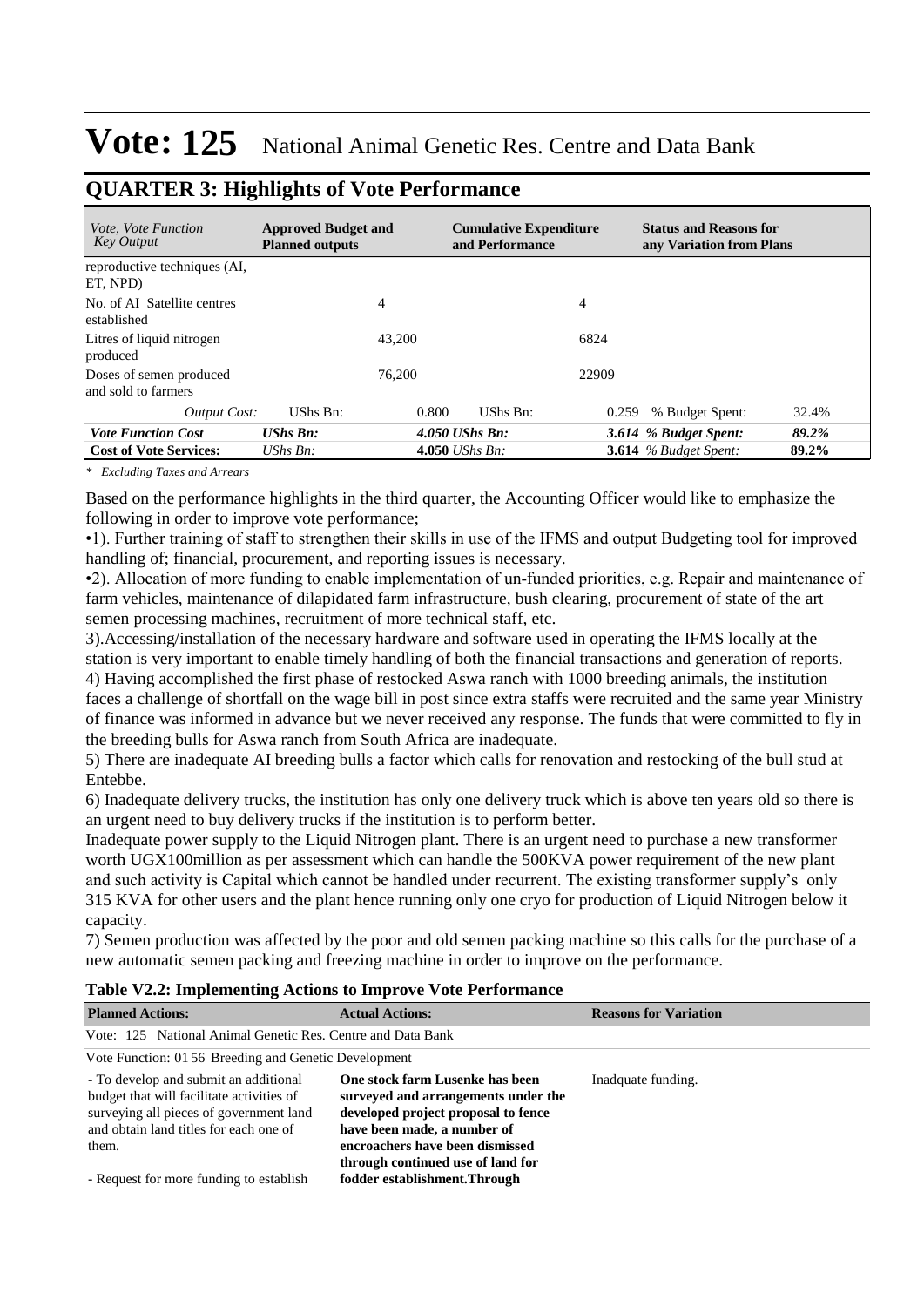## **QUARTER 3: Highlights of Vote Performance**

| <b>Planned Actions:</b>                                                                                                                                                                                                                                                | <b>Actual Actions:</b>                                                                                                                                                                                                                                                                                                     | <b>Reasons for Variation</b> |
|------------------------------------------------------------------------------------------------------------------------------------------------------------------------------------------------------------------------------------------------------------------------|----------------------------------------------------------------------------------------------------------------------------------------------------------------------------------------------------------------------------------------------------------------------------------------------------------------------------|------------------------------|
| more fodder banks.                                                                                                                                                                                                                                                     | lobbying, two tractors have been secured<br>for mechanization.                                                                                                                                                                                                                                                             |                              |
| Vote: 125 National Animal Genetic Res. Centre and Data Bank                                                                                                                                                                                                            |                                                                                                                                                                                                                                                                                                                            |                              |
| Vote Function: 01 56 Breeding and Genetic Development                                                                                                                                                                                                                  |                                                                                                                                                                                                                                                                                                                            |                              |
| - Develop and submit to the Ministry of<br>Finance Planning and Economic<br>Development (MOFPED) a request to<br>consider funding the institution's<br>infrastructure; including government<br>farms, restocking, procurement of<br>vehicles, farm machinery, etc.     | A five year project proposal (Animal<br><b>Genetics Improvement Project</b><br>(SAGIP)) worth 36 million USD has<br>been developed and has been given a<br>code (1325) by Ministry of Finance in<br>order to undertake capital development<br>activities in nature and they are key in<br>in yielding the desired outputs. | Badgetery constraints.       |
| - Continue requesting/writing to the<br>Ministry of Public Service to consider the<br>institution's request since full allocation of<br>the required wage bill will enable<br>NAGRC&DB recruit and fill up all the<br>missing positions affecting vote<br>performance. | <b>Relevant communications have been</b><br>made to Ministry of public service and<br>Ministry of Finance to bridge the<br>funding gap of wage recurrent and non-<br>wage recurrent.                                                                                                                                       | Limited funds.               |

## *V3: Details of Releases and Expenditure*

identification system

*This section provides a comprehensive summary of the outputs delivered by the Vote and further details of Vote expenditures by Vote Function and Expenditure Item.*

#### **Table V3.1: GoU Releases and Expenditure by Output\***

|        | <b>Billion Uganda Shillings</b>                                                                           | Approved<br><b>Budget</b> | <b>Released</b> | <b>Spent</b> | $%$ GoU<br><b>Budget</b><br>Released | $%$ GoU<br><b>Budget</b><br>Spent | $%$ GoU<br>Releases<br><b>Spent</b> |
|--------|-----------------------------------------------------------------------------------------------------------|---------------------------|-----------------|--------------|--------------------------------------|-----------------------------------|-------------------------------------|
|        | VF:0156 Breeding and Genetic Development                                                                  | 3.45                      | 2.80            | 2.58         | 81.2%                                | 74.8%                             | 92.1%                               |
|        | Class: Outputs Provided                                                                                   | 3.45                      | 2.80            | 2.58         | 81.2%                                | 74.8%                             | 92.1%                               |
|        | 015601 Human Resource Development and Accounting                                                          | 1.52                      | 1.25            | 1.25         | 82.0%                                | 82.3%                             | 100.3%                              |
|        | 015602 Collection of animal production and breeding data                                                  | 0.29                      | 0.24            | 0.20         | 82.3%                                | 69.1%                             | 84.0%                               |
|        | 015603 Promotion of cattle breeding and development                                                       | 0.05                      | 0.04            | 0.04         | 80.2%                                | 74.1%                             | 92.4%                               |
|        | 015604 Promotion of goat breeding and development                                                         | 0.02                      | 0.02            | 0.01         | 80.2%                                | 54.9%                             | 68.5%                               |
|        | 015605 Promotion of piggery breeding and development                                                      | 0.09                      | 0.07            | 0.07         | 80.2%                                | 79.5%                             | 99.1%                               |
|        | 015606 Promotion of poultry breeding and development                                                      | 0.02                      | 0.02            | 0.01         | 80.2%                                | 54.9%                             | 68.4%                               |
|        | 015608 Vector and disease control in priority animal commodities                                          | 0.01                      | 0.01            | 0.01         | 80.2%                                | 52.9%                             | 66.0%                               |
|        | 015609 Multiplication of pure Dairy breeds & appropriate crosses                                          | 0.31                      | 0.25            | 0.23         | 80.2%                                | 74.0%                             | 92.2%                               |
|        | 015610 Industrial production of milk and allied products                                                  | 0.02                      | 0.01            | 0.01         | 80.2%                                | 63.0%                             | 78.5%                               |
|        | 015613 Beef breeding, promotion of beef breeds associations and beef<br>breeder societies.                | 0.01                      | 0.01            | 0.01         | 80.2%                                | 78.3%                             | 97.5%                               |
| 015614 | Multiplication of pure beef breeds & appropriate crosses                                                  | 0.31                      | 0.25            | 0.23         | 80.2%                                | 73.5%                             | 91.5%                               |
|        | 015616 Conservation and utilization of indegnous Animal Genetic<br>resources.                             | 0.02                      | 0.01            | 0.01         | 80.2%                                | 50.0%                             | 62.3%                               |
|        | 015617 Promotion of the identified, established and economically viable<br>poultry genetic resources      | 0.00                      | 0.00            | 0.00         | 80.2%                                | 42.7%                             | 53.2%                               |
| 015620 | Training of poultry breeders & farmers                                                                    | 0.01                      | 0.01            | 0.00         | 80.2%                                | 6.9%                              | 8.6%                                |
| 015621 | Breeding & multiplication of meat goats                                                                   | 0.06                      | 0.05            | 0.03         | 80.2%                                | 50.8%                             | 63.3%                               |
| 015623 | Breeding & multiplication of pigs                                                                         | 0.07                      | 0.05            | 0.05         | 80.2%                                | 71.0%                             | 88.5%                               |
| 015627 | Evaluation and multiplication of improved pasture and fodder<br>germ-plasm                                | 0.30                      | 0.24            | 0.20         | 80.2%                                | 67.6%                             | 84.2%                               |
| 015628 | Industrial production of animal feeds.                                                                    | 0.01                      | 0.01            | 0.01         | 80.2%                                | 68.8%                             | 85.7%                               |
| 015629 | Develop and maintain collaborative linkages for the<br>establishment and development of a National Animal | 0.01                      | 0.00            | 0.00         | 80.2%                                | $0.0\%$                           | $0.0\%$                             |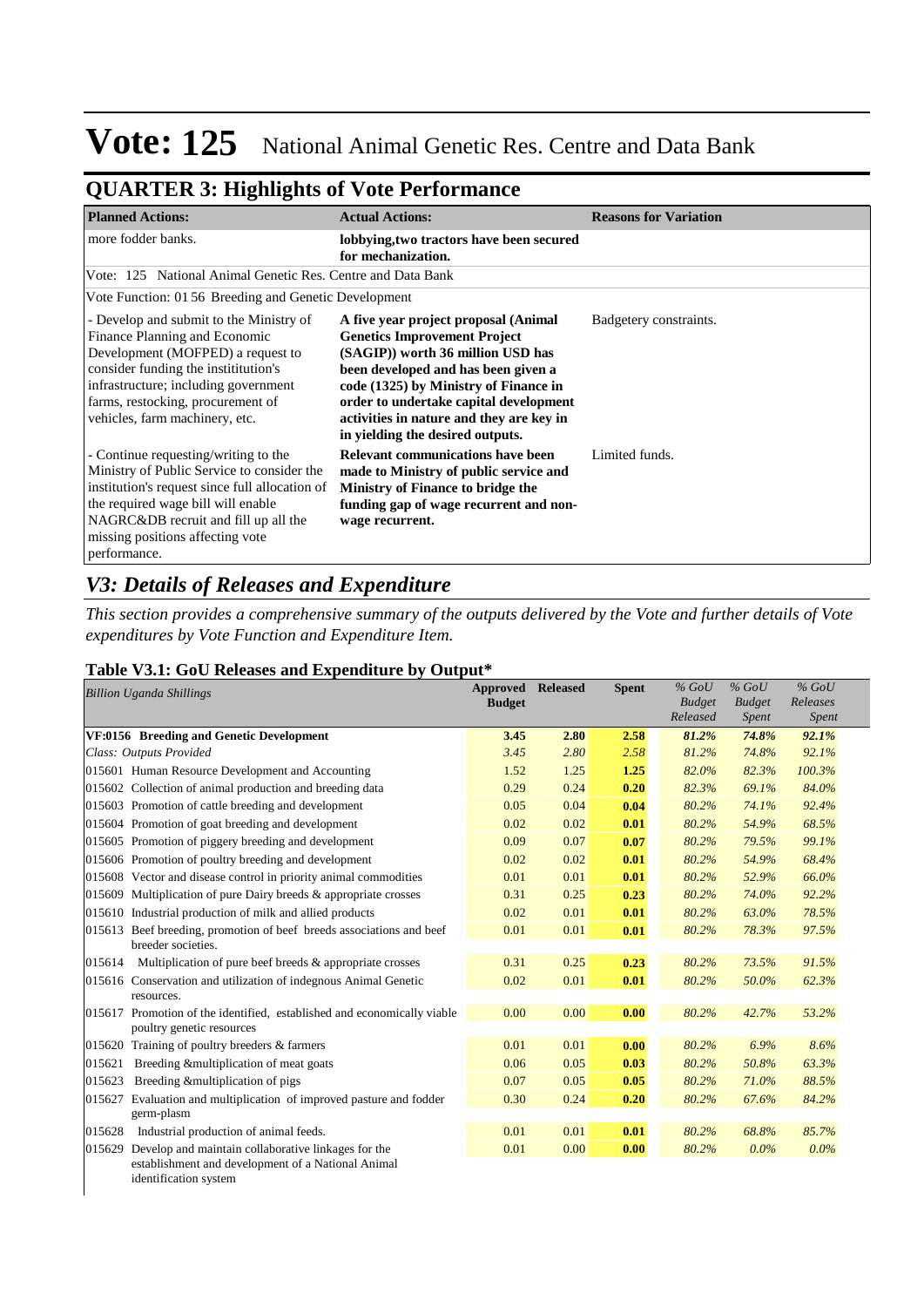|        | <b>QUARTER 3: Highlights of Vote Performance</b>                                                |      |      |      |       |       |           |
|--------|-------------------------------------------------------------------------------------------------|------|------|------|-------|-------|-----------|
|        | 015630 Development and maintenace of a National Livestock Registry<br>and National Data Bank    | 0.01 | 0.01 | 0.01 | 80.2% | 79.6% | 99.2%     |
| 015631 | Develop National herd/milk/beef recording schemes                                               | 0.01 | 0.01 | 0.01 | 80.2% | 80.2% | $100.0\%$ |
| 015632 | Performance & progeny-testing schemes                                                           | 0.01 | 0.00 | 0.00 | 80.2% | 80.2% | $100.0\%$ |
| 015634 | Production and sale of founder brood stock of fisheries<br>resources.                           | 0.01 | 0.00 | 0.00 | 80.2% | 37.8% | 47.1%     |
| 015636 | Strengthening and maintenace of dairy & beef bull, billy & boar<br>studs.                       | 0.04 | 0.03 | 0.03 | 80.2% | 75.7% | 94.3%     |
| 015637 | Training, refreshing and facilitating AI and MOET technicians                                   | 0.06 | 0.05 | 0.04 | 80.2% | 72.8% | 90.7%     |
| 015638 | Providing breeding and training to farmers and other<br>stakeholders along the ARTs value chain | 0.05 | 0.04 | 0.03 | 80.2% | 68.6% | 85.5%     |
| 015639 | Production, procurement and sale of semen, eggs, ova, embryos<br>and their associated equipment | 0.06 | 0.05 | 0.03 | 80.2% | 50.0% | 62.3%     |
| 015640 | Production, procurement and sale of liquid nitrogen and<br>associated equipment.                | 0.06 | 0.05 | 0.04 | 80.2% | 73.3% | 91.4%     |
| 015641 | Strengthening and maintenace of state-of-the-art ARTs<br>laboratories                           | 0.03 | 0.02 | 0.01 | 80.2% | 50.0% | 62.3%     |
|        | <b>Total For Vote</b>                                                                           | 3.45 | 2.80 | 2.58 | 81.2% | 74.8% | 92.1%     |

*\* Excluding Taxes and Arrears*

### **Table V3.2: 2014/15 GoU Expenditure by Item**

| <b>Billion Uganda Shillings</b>                           | <b>Approved</b><br><b>Budget</b> | <b>Releases</b> | <b>Expend-</b><br>iture | % Budged<br><b>Released</b> | % Budget<br><b>Spent</b> | %Releases<br><b>Spent</b> |
|-----------------------------------------------------------|----------------------------------|-----------------|-------------------------|-----------------------------|--------------------------|---------------------------|
| <b>Output Class: Outputs Provided</b>                     | 3.45                             | 2.80            | 2.58                    | 81.2%                       | 74.8%                    | 92.1%                     |
| 211102 Contract Staff Salaries (Incl. Casuals, Temporary) | 1.40                             | 1.15            | 1.18                    | 82.2%                       | 84.0%                    | 102.2%                    |
| 211103 Allowances                                         | 0.24                             | 0.20            | 0.17                    | 82.8%                       | 71.3%                    | 86.1%                     |
| 212101 Social Security Contributions                      | 0.14                             | 0.11            | 0.11                    | 80.2%                       | 78.0%                    | 97.2%                     |
| 213004 Gratuity Expenses                                  | 0.07                             | 0.06            | 0.04                    | 80.2%                       | 58.0%                    | 72.2%                     |
| 221001 Advertising and Public Relations                   | 0.01                             | 0.01            | 0.01                    | 80.2%                       | 43.7%                    | 54.5%                     |
| 221002 Workshops and Seminars                             | 0.06                             | 0.05            | 0.03                    | 80.2%                       | 50.1%                    | 62.4%                     |
| 221003 Staff Training                                     | 0.05                             | 0.04            | 0.04                    | 80.2%                       | 78.2%                    | 97.5%                     |
| 221004 Recruitment Expenses                               | 0.01                             | 0.00            | 0.00                    | 80.2%                       | 0.0%                     | 0.0%                      |
| 221008 Computer supplies and Information Technology (IT)  | 0.02                             | 0.02            | 0.01                    | 80.2%                       | 54.9%                    | 68.4%                     |
| 221009 Welfare and Entertainment                          | 0.03                             | 0.02            | 0.02                    | 80.2%                       | 74.4%                    | 92.7%                     |
| 221011 Printing, Stationery, Photocopying and Binding     | 0.05                             | 0.04            | 0.01                    | 80.2%                       | 31.1%                    | 38.8%                     |
| 222001 Telecommunications                                 | 0.02                             | 0.01            | 0.01                    | 80.2%                       | 57.5%                    | 71.6%                     |
| 222003 Information and communications technology (ICT)    | 0.01                             | 0.01            | 0.01                    | 80.2%                       | 59.7%                    | 74.4%                     |
| 223005 Electricity                                        | 0.06                             | 0.05            | 0.05                    | 80.2%                       | 80.2%                    | 100.0%                    |
| 223006 Water                                              | 0.02                             | 0.02            | 0.02                    | 80.2%                       | 80.2%                    | 100.0%                    |
| 224001 Medical and Agricultural supplies                  | 0.34                             | 0.27            | 0.23                    | 80.2%                       | 69.4%                    | 86.5%                     |
| 224006 Agricultural Supplies                              | 0.23                             | 0.18            | 0.18                    | 80.2%                       | 79.7%                    | 99.3%                     |
| 227001 Travel inland                                      | 0.08                             | 0.07            | 0.06                    | 80.2%                       | 66.0%                    | 82.2%                     |
| 227002 Travel abroad                                      | 0.06                             | 0.04            | 0.04                    | 80.2%                       | 67.4%                    | 84.0%                     |
| 227004 Fuel, Lubricants and Oils                          | 0.19                             | 0.15            | 0.14                    | 80.2%                       | 73.7%                    | 91.8%                     |
| 228001 Maintenance - Civil                                | 0.24                             | 0.19            | 0.13                    | 80.2%                       | 54.0%                    | 67.3%                     |
| 228002 Maintenance - Vehicles                             | 0.07                             | 0.06            | 0.05                    | 80.2%                       | 70.9%                    | 88.4%                     |
| 228003 Maintenance - Machinery, Equipment & Furniture     | 0.07                             | 0.06            | 0.06                    | 80.2%                       | 80.2%                    | 100.0%                    |
| <b>Grand Total:</b>                                       | 3.45                             | 2.80            | 2.58                    | 81.2%                       | 74.8%                    | 92.1%                     |
| <b>Total Excluding Taxes and Arrears:</b>                 | 3.45                             | 2.80            | 2.58                    | 81.2%                       | 74.8%                    | 92.1%                     |

### **Table V3.3: GoU Releases and Expenditure by Project and Programme\***

| <b>Billion Uganda Shillings</b>          | <b>Approved Released</b><br><b>Budget</b> |      | <b>Spent</b> | $%$ GoU<br><b>Budget</b> | $%$ GoU<br><b>Budget</b> | $%$ GoU<br>Releases |
|------------------------------------------|-------------------------------------------|------|--------------|--------------------------|--------------------------|---------------------|
|                                          |                                           |      |              | Released                 | <b>Spent</b>             | <i>Spent</i>        |
| VF:0156 Breeding and Genetic Development | 3.45                                      | 2.80 | 2.58         | 81.2%                    | 74.8%                    | 92.1%               |
|                                          |                                           |      |              |                          |                          |                     |